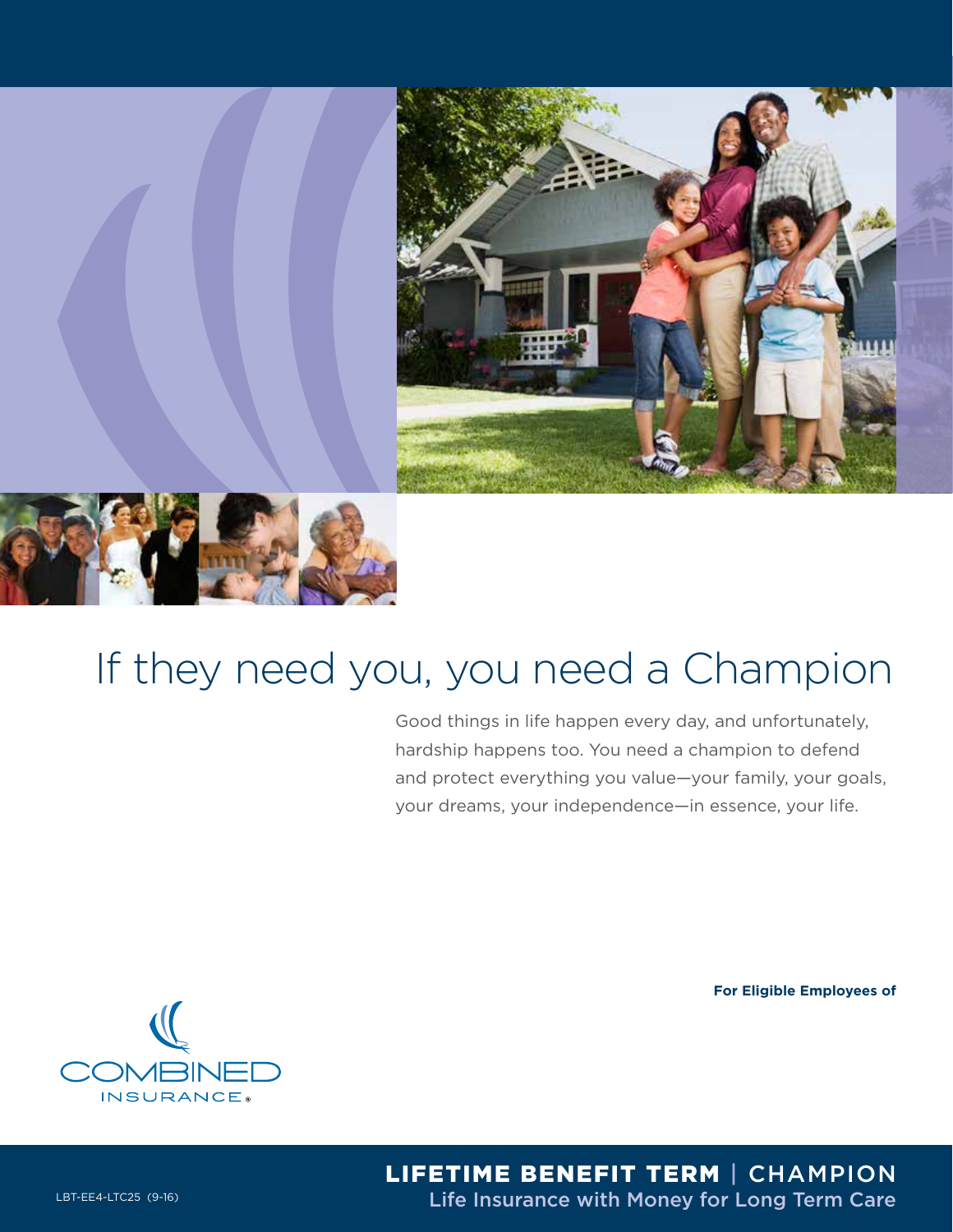# LIFETIME BENEFIT TERM | CHAMPION Life Insurance with Money for Long Term Care



Let LifeTime Benefit Term be your Champion!



LifeTime Benefit Term is a great way to protect your most important asset and help provide the peace of mind your family deserves.

# Life Insurance—Powerful protection for your loved ones

You work hard to provide a good life for your family. However, what if something happens to you? If they need you, you need a champion to defend and protect your family with money to help pay for:

- Rent and mortgage
- College Education
- Retirement
- Household Expenses
- Long Term Care
- Childcare
- Family Debt
- Burial

Make a promise to protect the future. Let LifeTime Benefit Term (LBT) be your Champion. It lasts a lifetime—guaranteed. LifeTime Benefit Term provides money to your family at death, and while you are living too, if you need home health care, assisted living or nursing care. For the same premium, Lifetime Benefit Term provides higher benefits than whole life and lasts to age 121.

# Innovative Benefit Design

# **Guaranteed Premiums**

Life insurance premiums will never increase and are guaranteed to age 100. Thereafter no additional premium is due while the coverage can continue.

### **Guaranteed Benefits During Working Years**

Death Benefit is guaranteed 100% when it is needed most—during your working years when your family is relying on your income. Through age 70 (or 25 years if greater) your death benefit is 100% guaranteed.

### **Guaranteed Benefits After Age 70**

Even after age 70, when income is less relied upon, the benefit is guaranteed to never be less than 50%. And based on current interest rates the full death benefit is designed to last a lifetime.

### **Paid-up Benefits**

After 10 years, paid up benefits begin to accrue. At any point thereafter, if premiums stop, a reduced paid up benefit is guaranteed. Flexibility is perfect for retirement.

# **Long Term Care (LTC)**

If you need LTC, you can access your death benefit while you are living for home health care, assisted living, adult day care and nursing home care. You get 4% of your death benefit per month while you are living for up to 25 months to help pay for LTC. Insurance premiums are waived while this benefit is being paid.

# **Terminal Illness Benefit**

After your coverage has been in force for two years, you can receive 50% of your death benefit, up to \$100,000, if you are diagnosed as terminally ill.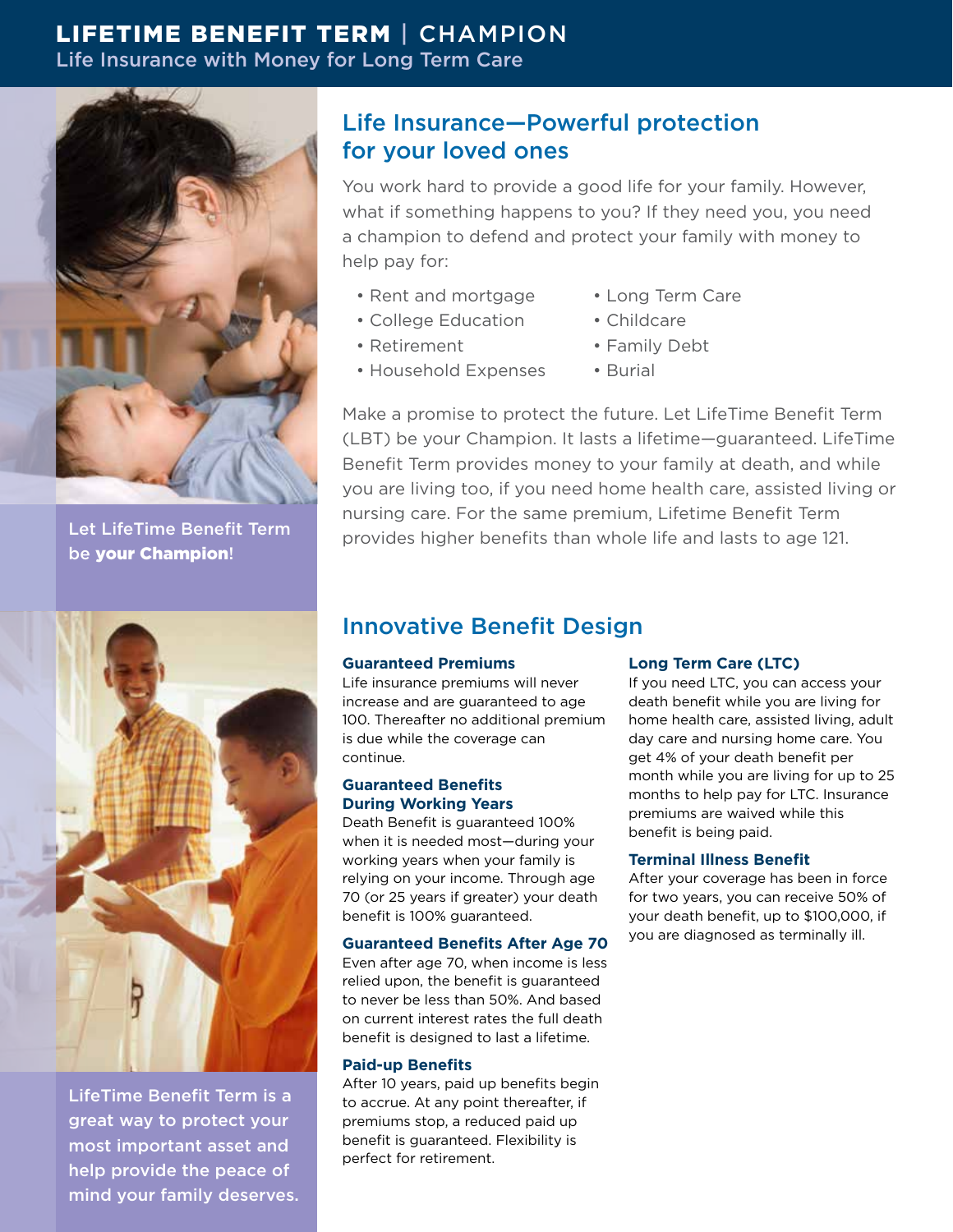# Flexible | Affordable | Competitive



Here's how LifeTime Benefit Term can be Your Family's Champion

#### As Life Insurance

LifeTime Benefit Term protects your family with money that can be used any way they choose. It is most often used to pay for mortgage or rent, education for children and grandchildren, retirement, family debt, and final expenses.

### For Long Term Care

If you become chronically ill, LifeTime Benefit Term will pay you 4% of your death benefit each month you receive Long Term Care. You can use this money any way you choose, and your life insurance premiums will be waived.

Your death benefit will reduce proportionately each month as your receive benefit payments for Long Term Care. Your life insurance will continue to help you protect your assets for 25 months. After 25 months of receiving Long Term Care Benefits, your death benefit will reduce to zero. .

### For Terminal Illness

After your coverage has been in force for two years, you can receive 50% of your death benefit, up to \$100,000, if you are diagnosed as terminally ill.

# Features

#### **Affordable Financial Security**

Lifelong protection with premiums beginning as low as \$3 per week.

#### **Strong Guarantees**

Guaranteed life insurance Premium\* and Death Benefits last a lifetime.

#### **Highly Competitive Rates**

For the same premium, Lifetime Benefit Term provides higher benefits than whole life and lasts to age 121.

#### **Fully Portable and Guaranteed Renewable for Life**

Your coverage cannot be cancelled as long as premiums are paid as due.

#### **Family Coverage**

Coverage is available for your spouse, children and dependent grandchildren.

Life insurance provides your family with money after your death. It helps replace your income and ensure that your dependents are not burdened with debt.

# Flexible Benefit Choices

Once you make the promise to protect your family with LifeTime Benefit term, there are several ways it can work for you. You don't have to make any decisions on how you use your benefits until you actually need them.

Here is an example how LifeTime Benefit Term can be your Champion.

#### **\$100,000 LifeTime Benefit Term Coverage**

# **\$100,000 Death Benefit \$48,000 LTC Benefit \$52,000 Death Benefit Maximize Death Benefit** You lead a full life and don't need any long term care. **Split Your Benefits** You lead a full life and need some home health care. **Maximize Your LTC** You lead a full life and need an assisted living lifestyle and/or nursing home care. **\$100,000 LTC Benefit**

<sup>\*</sup> LTC premiums may be adjusted based upon the experience of the group or other group characteristics that may affect results. Premiums will not be increased solely because of an independent claim.